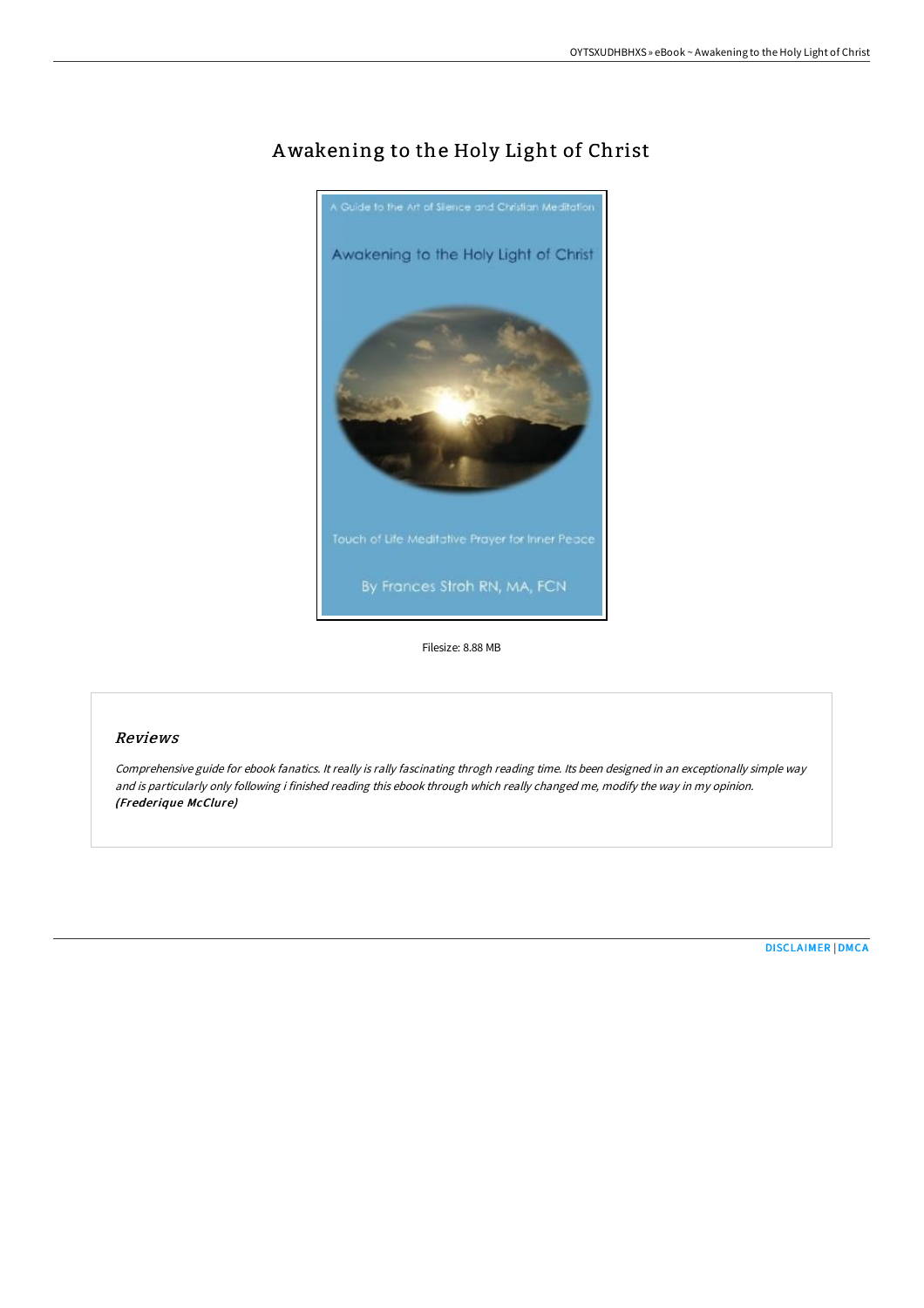## AWAKENING TO THE HOLY LIGHT OF CHRIST



**DOWNLOAD PDF** 

CreateSpace Independent Publishing Platform. Paperback. Condition: New. This item is printed on demand. 174 pages. Dimensions: 9.0in. x 6.0in. x 0.4in.The Book Awakening to the Holy Light of Christ Touch of Life Meditative Prayer for Inner Peace is a Guide to Silence and the Art of Christian Meditation. It is a method of combining and alternating quiet meditation, and imagery with prayer. You pray in a passive and relaxed state. Peaceful imagery combined with Holy Scripture is used in order to bring about a state of clarity and quiet within your mind. This is a sincerely peaceful and pleasant state of mind. This is where you commune with God in Spirit leading to inner peace. It is a way or a path to reaching a state of peaceful living and harmony. The Holy Spirit of God is invited into your life through prayer and asked to heal your soul. The Light of Christ is the awareness of the Spirit of God. It is the Word of God that is written on the mind and heart of all; that leads to an elevation in spiritual consciousness and connection with God. The Light of Christ transforms your life by the Grace of God. In Gods Holy Light you emerge from the darkness and become aware of a Holy Purpose in your life. Meditative Prayer gives you an opportunity to truly listen to Gods voice in response to your prayer. During meditative prayer you remain conscious and aware of your location but feel peaceful and relaxed in mind and body. You are in a fully composed state of mind and yet awake and aware of all that is occurring. You are in complete control both mentally and physically. You center your attention on the Word of God according to Holy Scripture. Your prayer...

 $\ensuremath{\mathop\square}$ Read [Awakening](http://www.bookdirs.com/awakening-to-the-holy-light-of-christ.html) to the Holy Light of Christ Online  $\blacktriangleright$ Download PDF [Awakening](http://www.bookdirs.com/awakening-to-the-holy-light-of-christ.html) to the Holy Light of Christ